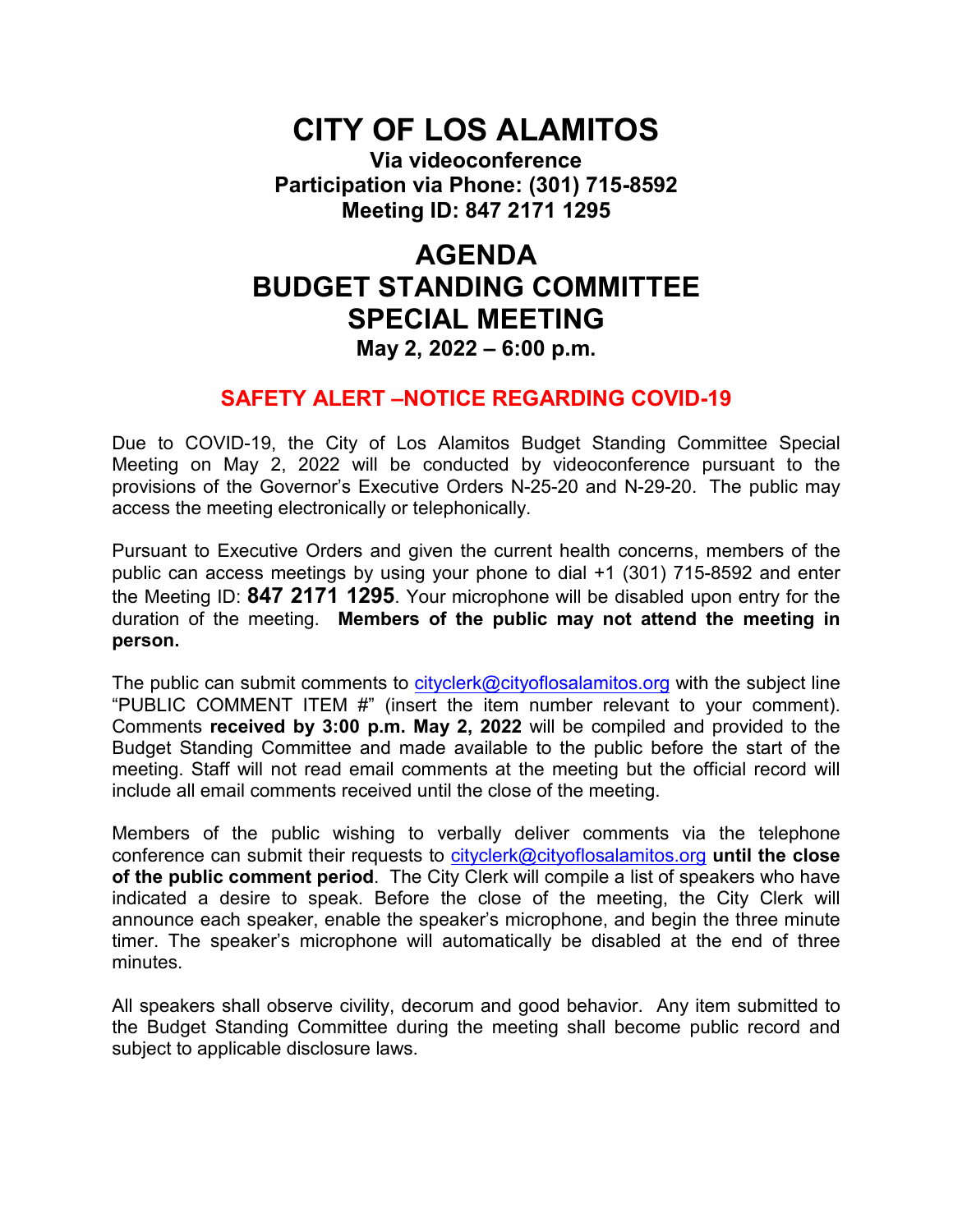#### **NOTICE TO THE PUBLIC**

This Agenda contains a brief general description of each item to be considered. Except as provided by law, action or discussion shall not be taken on any item not appearing on the agenda. Supporting documents, including staff reports, are available for on the City's website at [www.cityoflosalamitos.org](http://www.cityoflosalamitos.org/) once the agenda has been publicly posted.

Any written materials relating to an item on this agenda submitted after distribution of the agenda packet are available for public inspection on the City's website at [www.cityoflosalamitos.org.](http://www.cityoflosalamitos.org/)

It is the intention of the City of Los Alamitos to comply with the Americans with Disabilities Act (ADA) in all respects. If, as an attendee, or a participant at this meeting, you will need special assistance beyond what is normally provided, please contact the City Clerk's Office at (562) 431-3538, extension 220, 48 hours prior to the meeting so that reasonable arrangements may be made.

# **1. CALL TO ORDER**

#### **2. ROLL CALL**

Mayor Hasselbrink Council Member Chirco

#### **3. CONSENT CALENDAR**

#### **A. Approval of Minutes**

Approve the Minutes of the Special Meeting on March 9, 2022 and Special Meeting on April 6, 2022.

# **4. DISCUSSION ITEMS**

**A. Preliminary Budget for Fiscal year 2022-23 and Fiscal Year 2023-24.** This report will review and discuss the preliminary budget for Fiscal Year 2022-23 and Fiscal Year 2023-24.

Recommendation: Review the preliminary budget for Fiscal Year 2022-23 and Fiscal Year 2023-24. Provide direction and comment.

# **5. ADJOURNMENT**

I hereby certify under penalty of perjury under the laws of the State of California, that the foregoing Agenda was posted at Los Alamitos City Hall, 3191 Katella Ave. and available on the City's website, [www.cityoflosalamitos.org,](http://www.cityoflosalamitos.org/) not less than 24 hours prior to the meeting.

*Craig Koehler*

Craig Koehler, Finance Director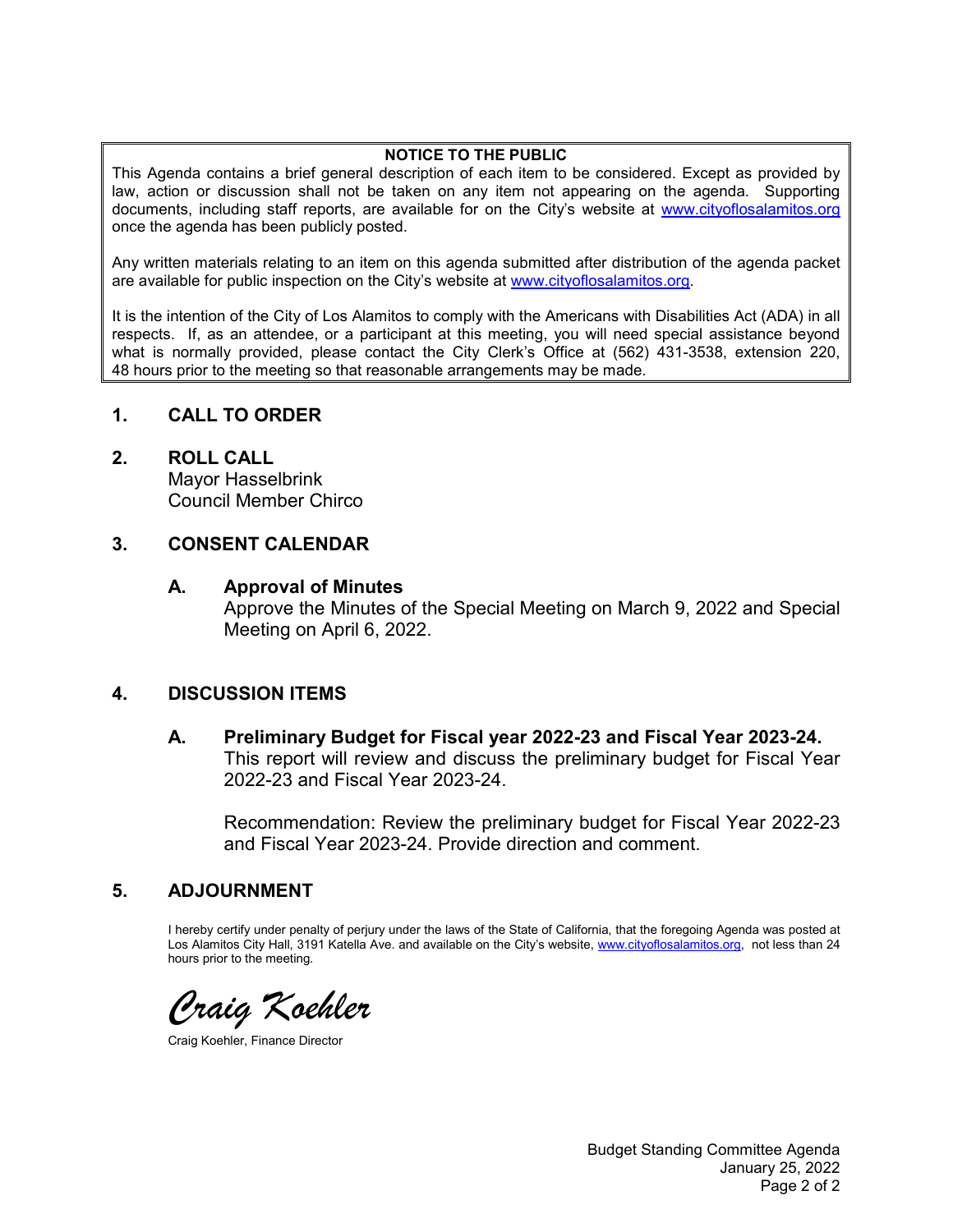# **City of Los Alamitos** BUDGET STANDING COMMITTEE AGENDA REPORT

# **MEETING DATE: May 2, 2022 ITEM NUMBER: 4A**

| To:                  | <b>Budget Standing Committee Members</b>                                     |
|----------------------|------------------------------------------------------------------------------|
| <b>Presented By:</b> | <b>Craig Koehler, Finance Director</b>                                       |
| Subject:             | <b>Preliminary Budget for Fiscal Year 2022-23 and Fiscal Year</b><br>2023-24 |

#### **SUMMARY**

This report provides for a review of the preliminary budget for the Fiscal Year 2022-23 and Fiscal Year 2023-24.

#### **RECOMMENDATION**

Review and discuss the preliminary budget for Fiscal Year 2022-23 and Fiscal Year 2023-24, and provide direction to staff.

# **BACKGROUND**

It is customary to conduct a preliminary analysis of all appropriations for the upcoming fiscal year. This process updates the Budget Standing Committee on the forecasted fiscal status of the City's General Fund and Other Funds. Los Alamitos implemented a two-year budget cycle beginning with the Fiscal Year 2021-22 Budget. This budget cycle will include budget projections for Fiscal Year 2022-23, and an estimate for Fiscal Year 2023- 24, that will provide assistance with future planning.

# **DISCUSSION**

The Mid-Year Budget review and projection for the Fiscal Year ending June 30, 2022, was presented to Council on March 21, 2022. Finance staff has conducted meetings with the departments and the City Manager, to review preliminary budget projections for Fiscal Year 2022-23 and Fiscal Year 2023-24. A new sales tax forecast was received from HdL on April 6, 2022, with reported data through the fourth quarter 2021 (December 2021), and included projections for Fiscal Year 2021-22 and Fiscal Year 2022-23. Beacon Economics has also released new information and their latest forecast on the economy.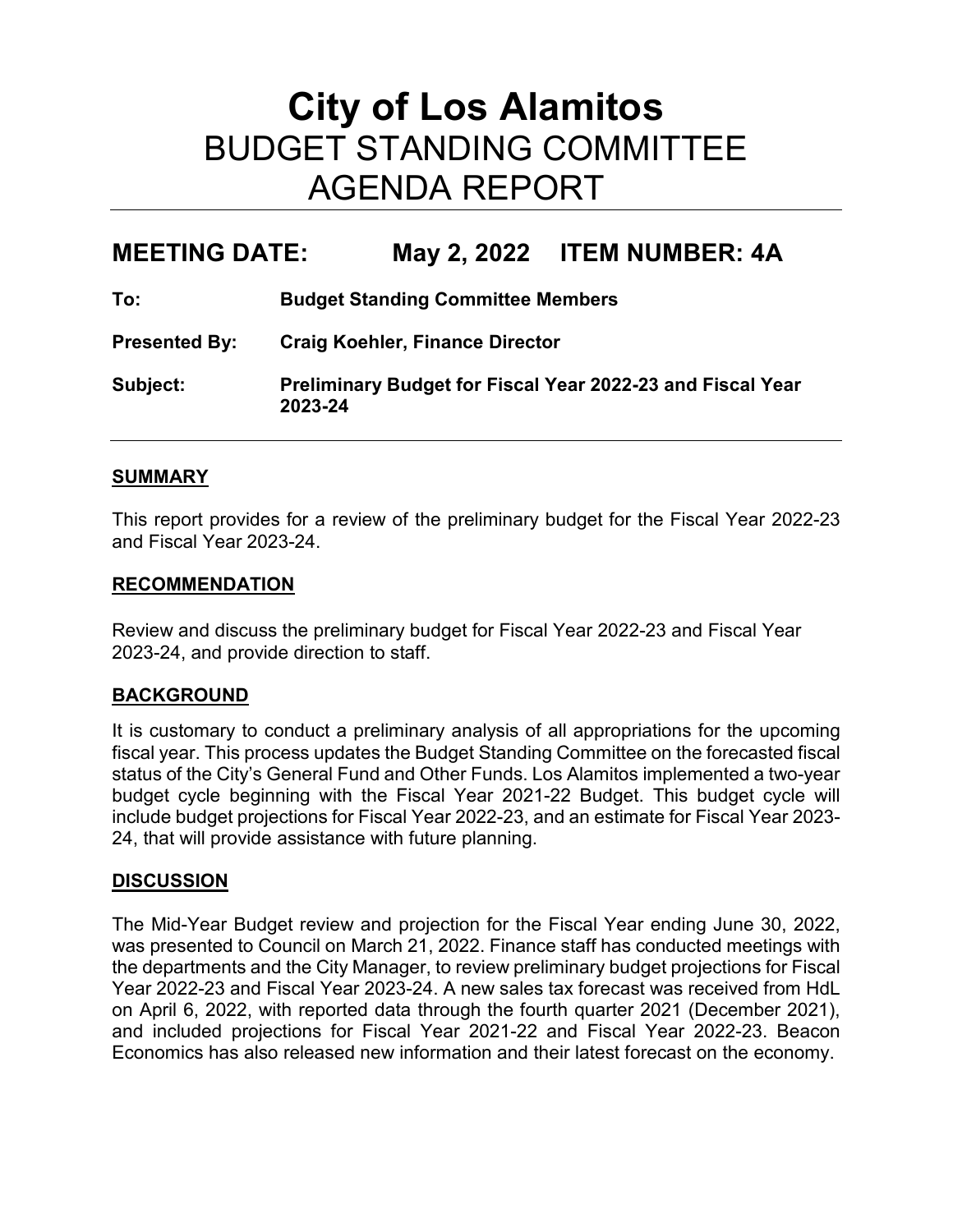# Economic Update

Indicators of economic activity and employment continue to grow in recent months and the unemployment rate has declined substantially. Fiscal Year 2022 will continue to be known as the year of recovery, and most business sectors have recovered to the prepandemic levels. However, this does not mean that the economy will not face challenges in the coming year. Inflation remains elevated, reflecting imbalances within supply and demand related to the pandemic. Global unrest is present with the invasion of Ukraine by Russia, and the resulting hardships have unknown implications on the U.S. economy at this time.

The U.S. Treasury has made recent moves to counter the growth of inflation. On March 16, the U.S Treasury made the first of several scheduled moves to counter inflation that reached a 40-year high of 7.9%, and raised the federal funds rate by a quarter percentage point. Consumers will soon see higher rates on everything ranging from credit cards to mortgages. This is the first increase of the federal funds rate in more than three years, and will kick off a projected five to seven quarter-point moves during 2022. This represents the most aggressive hike campaign by the Federal government since 2005. Another three or four rate hikes are projected in 2023, a blueprint that will push the rate to 2.25%, or higher, by the close of 2023.

# Bond Market Indicators

Current bond market conditions are indicative of a precursor and hedging for a slowdown or recession in the near future. The bond yield curve is currently in an inverse relationship and this represents the first time since September 2019. Yield inversion occurs when the yield on a longer tenure bond becomes less than the yield for a shorter tenure bond. This occurred on March 29, when the 10-year Treasury yield fell below the 2-year Treasury yield. This is a direct reflection of market concerns that the Federal Reserve could tip the economy into a recession as it struggles to control soaring inflation. According to HdL's latest forecast, a slowdown is expected at the end of calendar year 2022 and into the early quarters of calendar year 2023. As such, the budget has been prepared using a conservative approach and factoring in adjustments to sales tax revenue that would be reflective of an economic slowdown.

# **Housing**

According to a recent paper published by the Federal Reserve Bank, a housing bubble is also brewing, but is not expected to be as bad as it was in 2008. Researchers came to the conclusion following a comparison of U.S. home prices to underlying economic data, and housing prices appear to be out of sync with basic fundamentals. However, they do not believe that we are headed for a 2008-style crash. Households are in a much better position today, with ratio of personal income to mortgage debt service payments of just 3.8 %, compared to 7% in 2008. Based on the current data, there is no expectation that the fallout due to a housing correction would be comparable to the 2007-2009 global financial crisis in terms of magnitude or macroeconomic severity.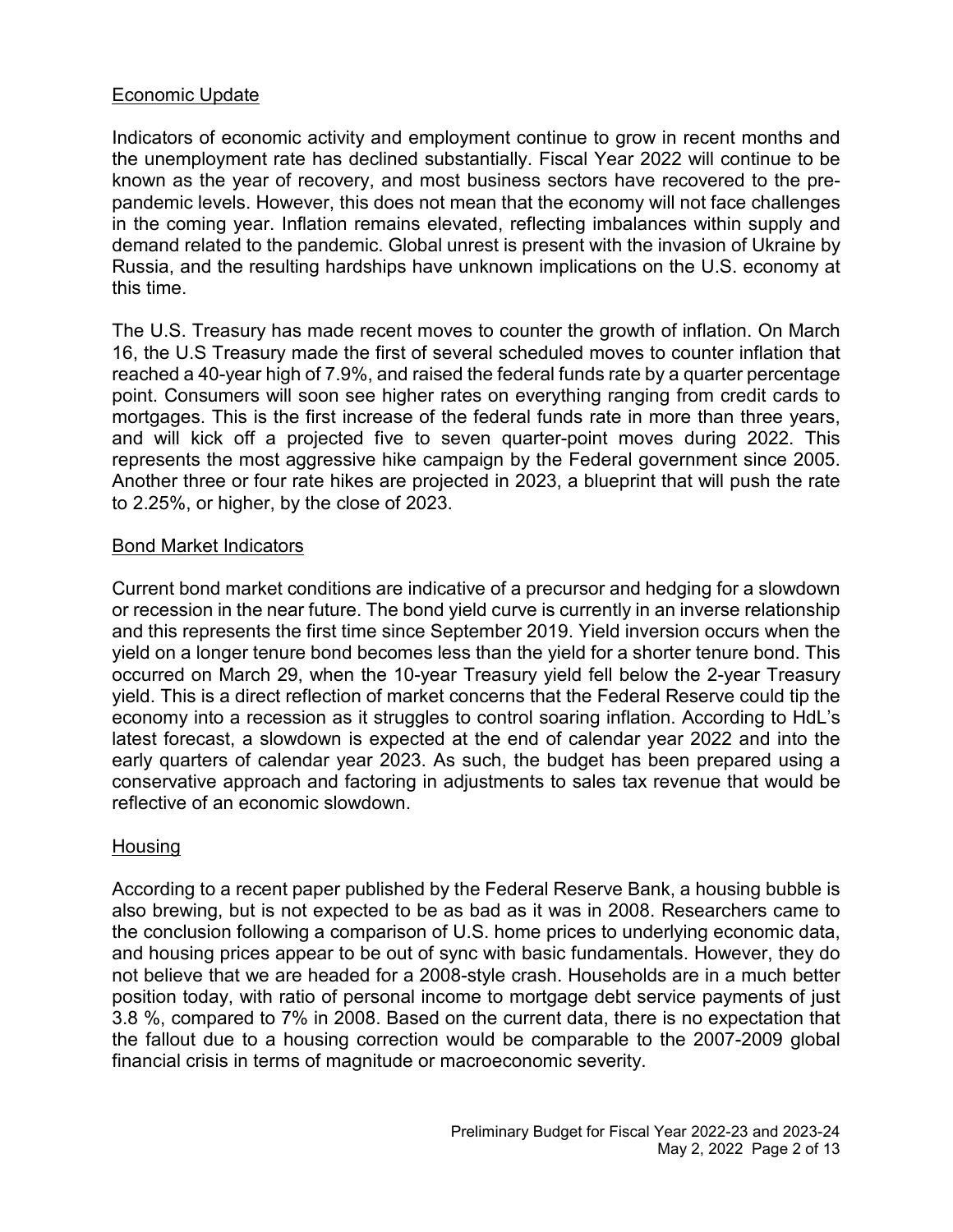# **Fiscal Year 2022-23 and Fiscal Year 2023-24 Budget Overview**

The new budget again reflects 2 fiscal years. As shown below, projected revenues for FY22-23 and FY23-24 are \$21.3 million and \$22.7 million, respectively.

|                                        | 2021-22         |                 |                 |  |
|----------------------------------------|-----------------|-----------------|-----------------|--|
|                                        | <b>Adopted</b>  | 2022-23         | 2023-24         |  |
| <b>Revenues and Transfers In</b>       | <b>Budget</b>   | Projected       | <b>Estimate</b> |  |
|                                        |                 |                 |                 |  |
| <b>Property Taxes</b>                  | 4,584,079<br>\$ | \$<br>4,899,967 | 5,096,898<br>\$ |  |
| Sales & Use Taxes - General            | 3,140,400       | 3,403,270       | 3,522,541       |  |
| Sales & Use Taxes - Local              | 4,438,588       | 5,371,740       | 5,564,000       |  |
| <b>Utility Users Tax</b>               | 2,009,900       | 2,052,487       | 2,062,487       |  |
| <b>Transit Occupancy Tax</b>           | 180,670         | 325,340         | 327,753         |  |
| <b>Franchise Fees</b>                  | 667,836         | 671,300         | 677,300         |  |
| Licenses & Permits                     | 1,705,903       | 1,777,200       | 1,795,200       |  |
| <b>Fines &amp; Forfeitures</b>         | 738,309         | 669,000         | 789,000         |  |
| <b>Investment Earnings</b>             | 229,280         | 180,000         | 190,000         |  |
| Revenue from Other Agencies            | 120,200         | 12,200          | 12,200          |  |
| <b>Charges for Services</b>            | 620,903         | 702,278         | 668,778         |  |
| <b>Miscellaneous Revenues</b>          | 68,000          | 68,000          | 68,000          |  |
| <b>Interfund Transfers</b>             | 375,000         | 1,216,043       | 1,903,558       |  |
| <b>Total Revenues and Transfers In</b> | \$18,879,068    | \$21,348,825    | \$22,677,715    |  |

# **General Fund Projected Revenues**

Fiscal Year 2022-23 and 2023-24 projections by category are presented as follows:

# **Property Taxes**

The most recent report received from HdL, dated March 30, indicates that property taxes are continuing an upward trend. The projections for secured property taxes for FY22-23 and FY23-24 are \$2.8 million and \$2.9 million, respectfully. This revenue category encompasses unsecured property taxes, lighting district, and property tax in lieu of VLF. The revenue projection for total property tax revenue for FY22-23 is \$4.9 million, and estimated to be \$5.1 million for FY23-24. With a housing adjustment expected sometime in the near future, conservative growth rates have been used for FY22-23 and FY23-24.

# **Sales & Use Taxes**

A report from HdL, dated April 6, reflect receipts for the fourth quarter through December 2021 were 35.8% above the same period in 2020. The local economy has returned to pre pandemic levels. One of industries that was affected the most was restaurants and hotels, and for the most part have fully recovered. The estimate for FY22-23 is \$3.4 million and FY23-24 is \$3.5 million. As noted, with high inflationary rates, there are concerns of a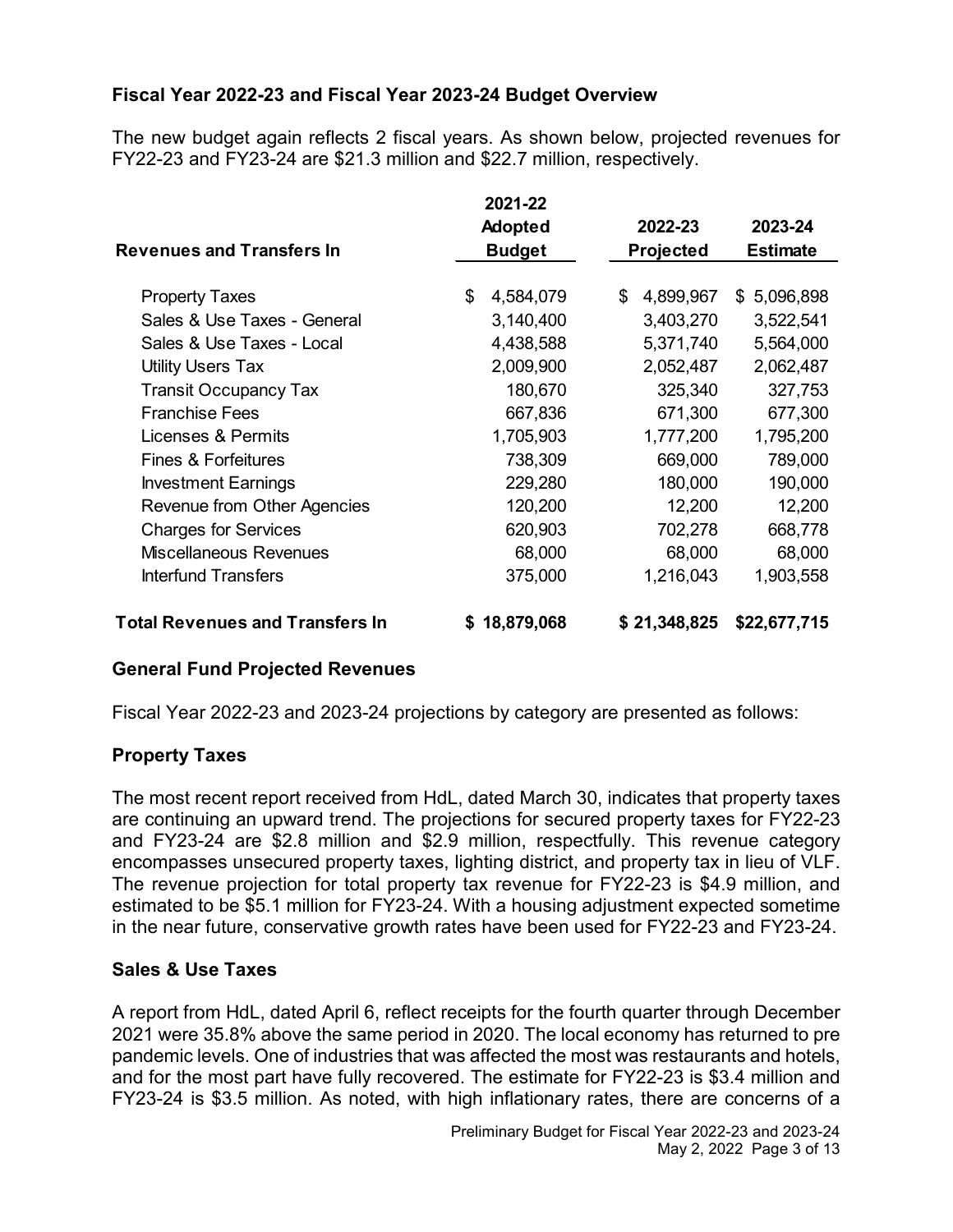slowdown in the economy. As such, adjustments to HdL's estimates have been factored into the projections for both FY22-23 and FY23-24.

# **Measure Y Local Sales Tax**

According to HdL's latest report dated April 6, Measure Y generated 163.3% of the Bradley Burns amount, highlighted by solid performances from autos-transportation and general consumer goods. The projection for FY22-23 is \$5.4 million, and \$5.6 million for FY23-24. Consideration for a slowdown in the economy has been factored into the projections similar to the reductions used for Sales & Use Taxes.

# **Transient Occupancy Tax**

Transit Occupancy Tax (TOT) includes the newest hotel, Fairfield by Marriott. Revenues for FY22-23 are projected to be approximately \$325 thousand. The estimate for FY23-24 is \$327 thousand. Both fiscal years have been reduced by factors indicative of a recession and the resulting affect it might have on leisure travel and lodging. A study and review of revenue for TOT, as well as UUT, are being considered for the next fiscal year.

# **Licenses & Permits**

Licenses & Permits are projected to show modest growth for FY22-23 and FY23-24, at \$958 thousand and \$971 thousand, respectfully. A slowdown in the economy could affect this revenue category as well, but adjustments have not been factored into the estimates at this time.

# **Fines & Forfeitures**

Fines & Forfeitures revenue include red light camera and parking fines, and other moving violations. COVID related challenges have negatively impacted revenue from the Photo Enforcement program as well as parking citation revenue. Revenue is expected to return to a normalized level in the next fiscal year.

# **Charges for Services**

The majority of revenue for this revenue category is generated by the Recreation Department's various programs, classes, and special events. Increased participation is anticipated for both FY22-23 and FY23-24, and is expected to exceed FY21-22, barring any recurrence of pandemic, or recessional impacts.

# **General Fund Proposed Expenditures**

The proposed expenditures represent further restructuring of the City's internal operations in order to meet the goals set forth in the departments and the City. Projected expenditures for FY22-23 are \$20.4 million, and \$19.3 million for FY23-24.

The table below reflects the Preliminary General Fund Budget for department expenditures for FY22-23 and FY23-24, including additional proposed staffing positions.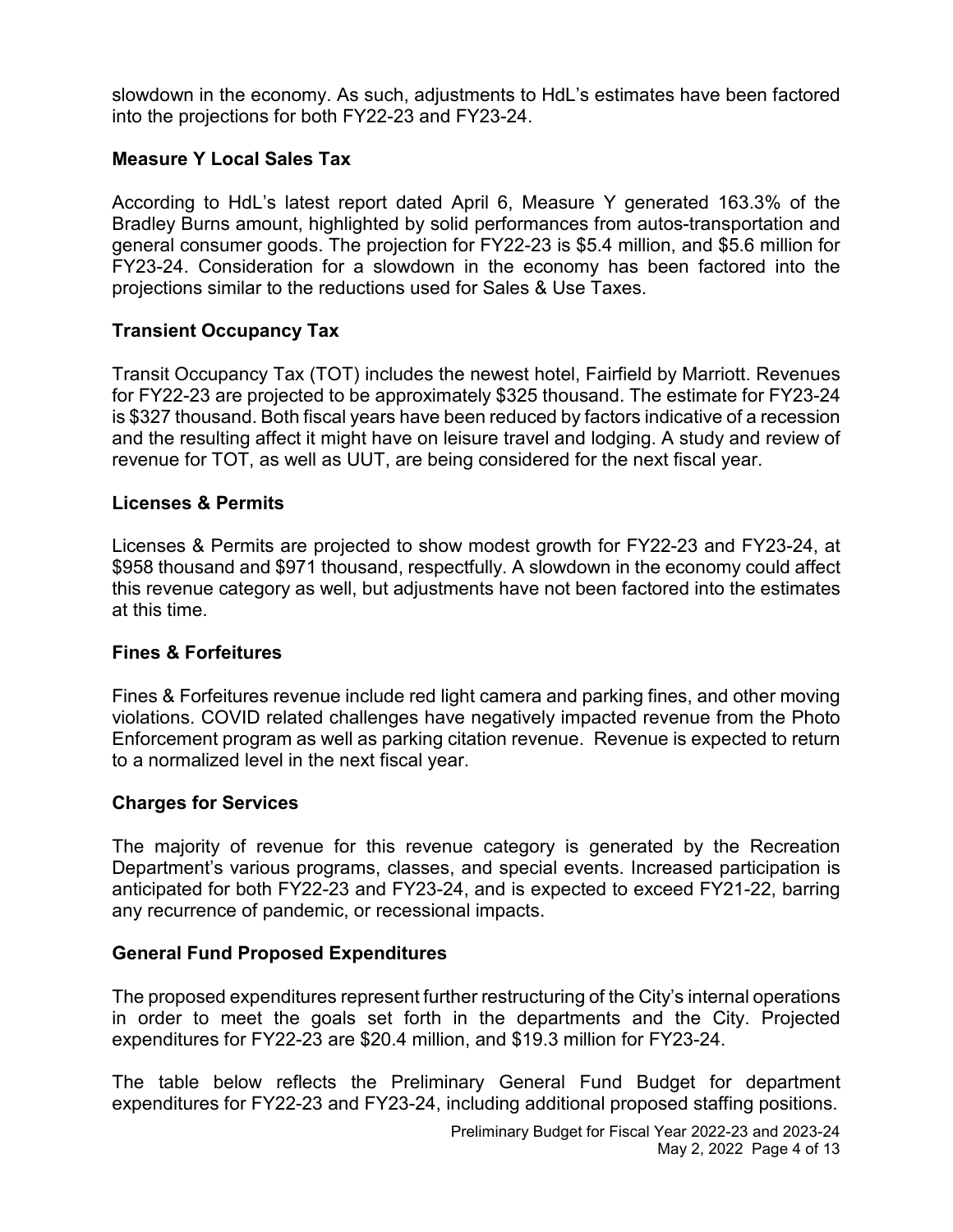|                                                   | 2021-22       |              |              |                 |  |
|---------------------------------------------------|---------------|--------------|--------------|-----------------|--|
|                                                   | Adopted       |              | 2022-23      | 2023-24         |  |
| <b>Department</b>                                 | <b>Budget</b> |              | Projected    | <b>Estimate</b> |  |
| <b>City Council</b>                               | \$            | \$<br>66,895 | 66,895       | 66,895<br>\$    |  |
| Administration (City Manager, City Clerk, HR)     | 1,051,340     |              | 1,053,023    | 1,162,927       |  |
| Finance                                           | 725,906       |              | 835,327      | 861,579         |  |
| City Attorney                                     | 176,000       |              | 196,000      | 196,000         |  |
| Police                                            | 7,376,168     |              | 8,005,752    | 8,279,348       |  |
| <b>Development Services</b>                       | 3.583.623     |              | 4.436.904    | 4,578,490       |  |
| <b>Recreation and Community Services</b>          | 1,775,322     |              | 2,104,743    | 2,325,772       |  |
| Non-Departmental                                  | 1,856,836     |              | 2,443,181    | 595,500         |  |
| <b>Interfund Operating Transfers</b>              | 1,113,500     |              | 1,225,500    | 1,265,500       |  |
| <b>Total Operating Expenditures and Transfers</b> | \$17,725,590  |              | \$20,367,325 | \$19,332,011    |  |

In addition to maintenance and operational increases, below is a breakdown of the individual departmental expenditures, including additional proposed staffing. Salaries reflect two-year COLA adjustments as approved in the recently negotiated MOU agreements.

# **Administration (City Manager, City Clerk, Human Resources)**

Administration includes City Manager, City Clerk, and Administrative Manager. A name change for the department was made in the previous budget year to better reflect best practices. Staff is currently analyzing the department's long term needs and has elected not to fill the Executive Assistant position at this time. As such, the cost of this position has not been included in the budget. Contractual Services has been increased for FY22- 23 in anticipation of undertaking a Cost Recovery Study. Total department expenditures for Administration for FY22-23 and FY23-24 are projected to be approximately \$1.1. million and \$1.2 million, respectfully.

# **Finance**

The Finance Department now consists of four full-time staff, including Director, Finance Manager, Accountant, and Senior Finance Assistant. The newly created and approved Finance Manager position replaces the part-time Special Projects Coordinator. The Finance Manager will ensure that the department's internal controls are in compliance with GFOA standards, a note that was referenced as a potential finding in a recent audit. In addition to providing direction to day-to-day supervision of support staff, the Finance Manager will perform specialized and complex assignments, including support for the budget and audit. The department is expected to undertake many long-term goals, including studies for banking services, cost recovery and allocation, and financial system enhancements. Total department expenditures for Finance for FY22-23 are projected to be \$835 thousand and \$862 thousand for FY23-24.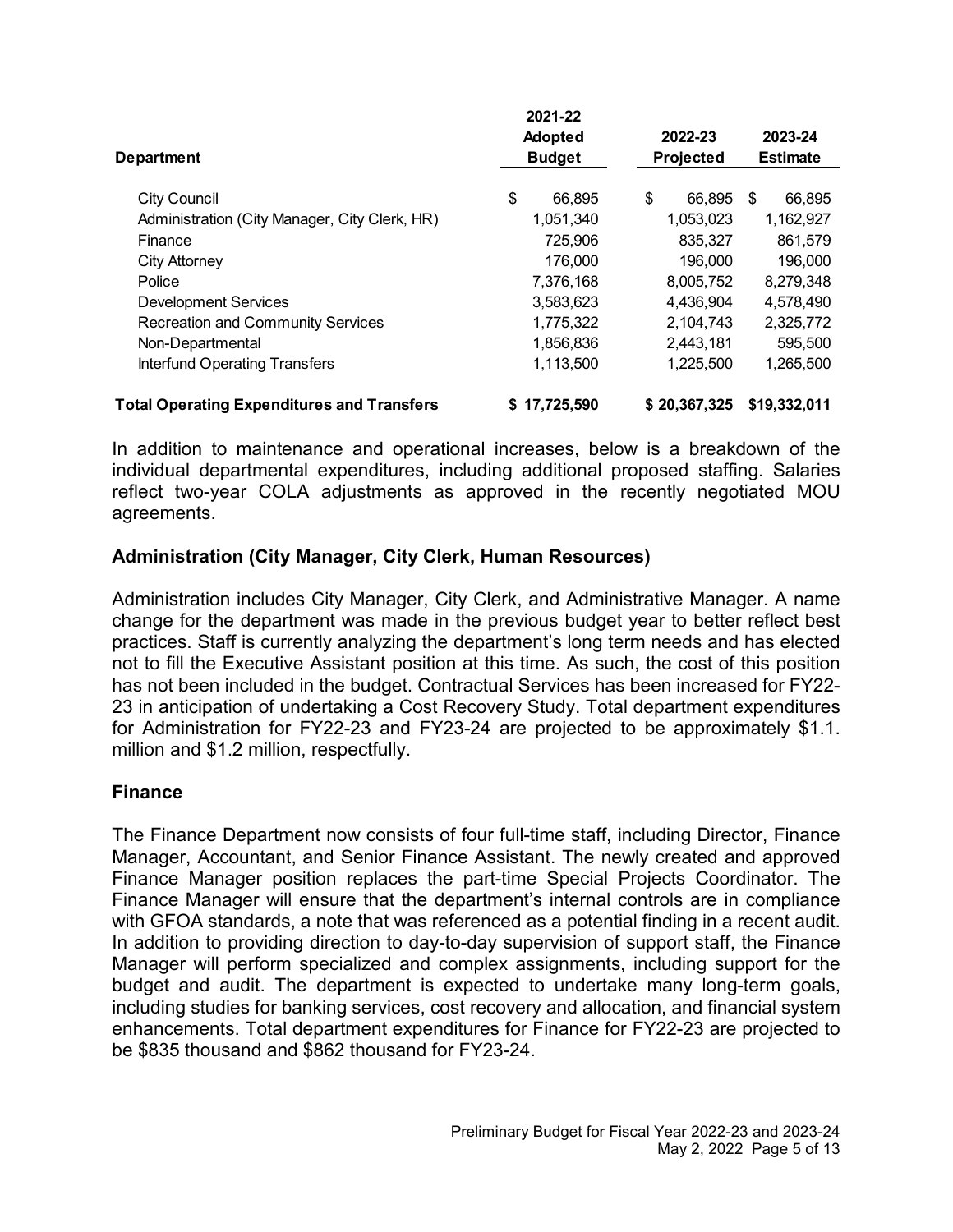# **Police**

The Police budget consists of nine divisions, Administration, Patrol, Investigation, Records, Communication, Community Outreach, Youth Programs, Traffic, and Emergency Preparedness. Salaries reflect the recently negotiated cost of living adjustments for FY22-23 and FY23-24, and assumes the full complement of sworn personnel at 24 sworn officers. Part-time salaries have been increased in Traffic and Records for two additional Police Aides. In addition, a full-time Records Specialist is being added that replaces the CLO at no additional cost. The overall cost increase from the FY21-22 budget is approximately \$630 thousand, and can be attributed to higher salaries and associated increases in benefits, and increase in Materials, Supplies, and Services. The total department expenditures for FY22-23 are projected to be \$8.0 million, and \$8.3 million for FY23-24.

# **Development Services**

Development Services consists of Administration, Planning, Neighborhood Preservation, Building Inspection, NPDES, Street, Park, and Facility Maintenance, and City Engineer. The two administration divisions have been combined and consolidated into one - Community Development/Public Works Administration, to better align services and reduce redundancy. A new division of Economic Development is also being proposed. Under the proposed staffing structure, a "supervisor" level position will be in each division. The clerical staff will report to the Department Secretary. The Associate Planner, Code Enforcement, Economic Development, and the receptionist will report to the Development Services Manager. The Director will directly oversee Public Works, Engineering, Building & Safety, and the analyst(s).

For the Economic Development division, a full-time Economic Development Supervisor is being proposed, for a limited term, and will be funded by ARPA. This position will be responsible for Business Licensing and additional oversight of HdL's Business License processing, the Banner Program, Economic Development initiatives, Outdoor Dining, Employment, and New Business Programs, to name a few.

An increase to Part-Time salaries is being proposed for two additional Public Works Maintenance Workers (20-25 hours/week), to provide coverage in gap areas, weekend trash cleanup at the parks, cleaning the Police Department and Community Center on Fridays and Saturdays, cleaning the parks restrooms on Friday and Saturday evenings, and coverage for Friday and Saturday for accidents, bulk item pickup, and assistance with Recreation events.

For Code Enforcement, a full-time officer is being proposed. This would include code enforcement duties to provide coverage for a full seven days per week, and Strategic Code Enforcement and Housing Solution Assistant Programs.

Total department expenditures for Development Services for FY22-23 and FY23-24 are projected to be \$4.4 million and \$4.6 million, respectfully.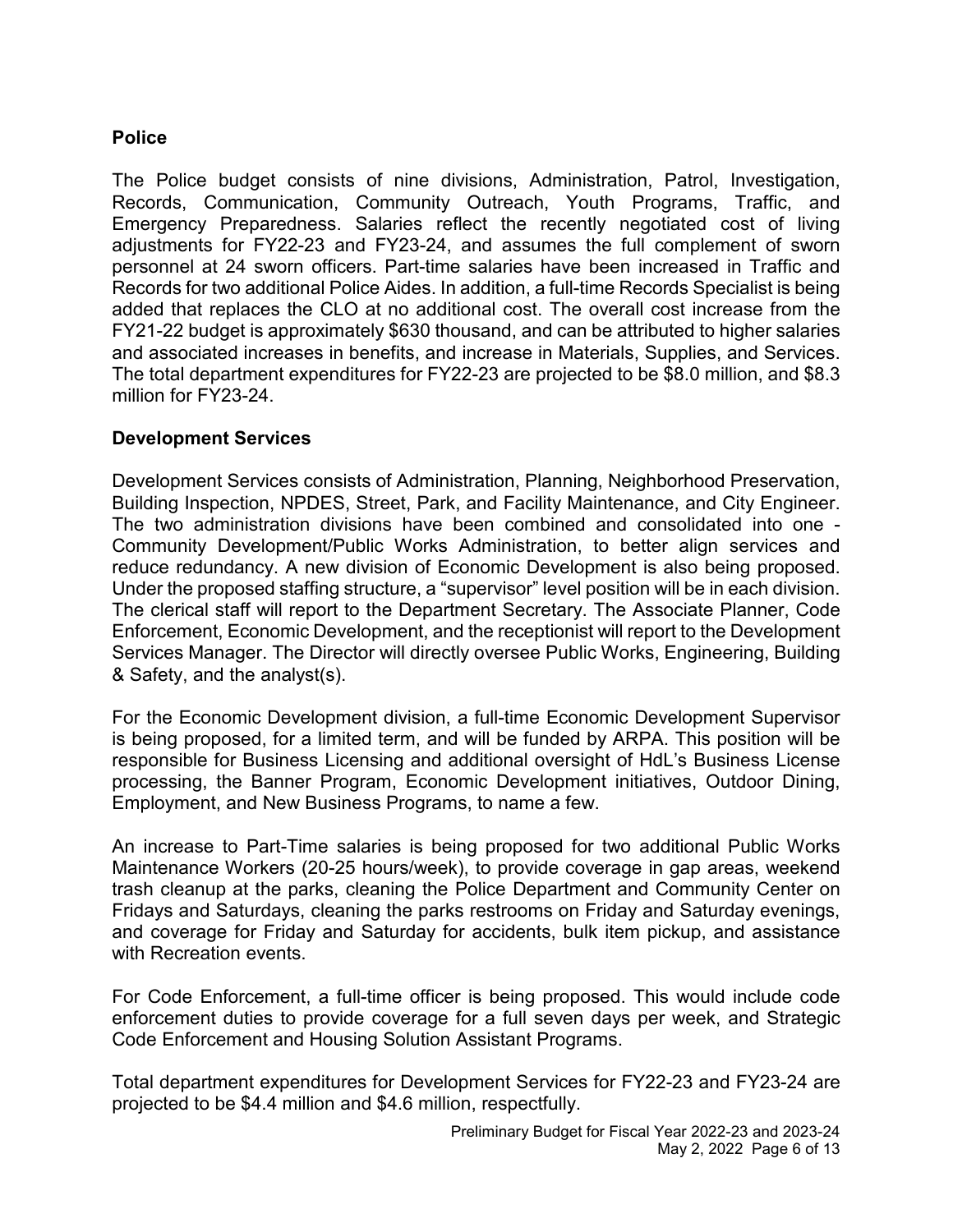# **Recreation and Community Services**

Recreation and Community Services include divisions for Administration, Community Services, Day Camp, Play Grounds, Sports, Special Classes and Special Events. For staffing, a full-time Recreation Coordinator is planned for FY22-23. This position will provide support for Contract Classes and registration, Staff Enrichment Taught classes, Adaptive Programs, Preschool Program, Weekend of Art, Tennis, and support for various department events, like Week of Los Al Street Fair, Winter Wonderland, and 4<sup>th</sup> of July.

In addition, Part-Time Salaries is being increased for two additional Community Services Coordinators and a Recreation Specialist and will support all existing senior programs, develop new senior programs as a result of the City's Senior Needs Assessment, in addition to providing support to year-round events, marketing and social media. The Department Secretary is expected to retire in December 2023, creating some salary savings for FY23-24.

Total department expenditures for Recreation and Community Services are projected to be \$2.1 million for FY22-23, and \$2.3 million for FY23-24.

#### Summary of Proposed Staffing Changes

In total, there are 2 General Fund Full-Time positions being proposed, and an increase in Part-Time Salaries in Police, Development Services, and Recreation. There is also a limited term position proposed to be funded through use of the ARPA funds. Discussion of the proposed positions and corresponding responsibilities are included in the department expenditure sections above. A summary of the proposed positions, increase in Part-Time Salaries, and respective costing are highlighted below: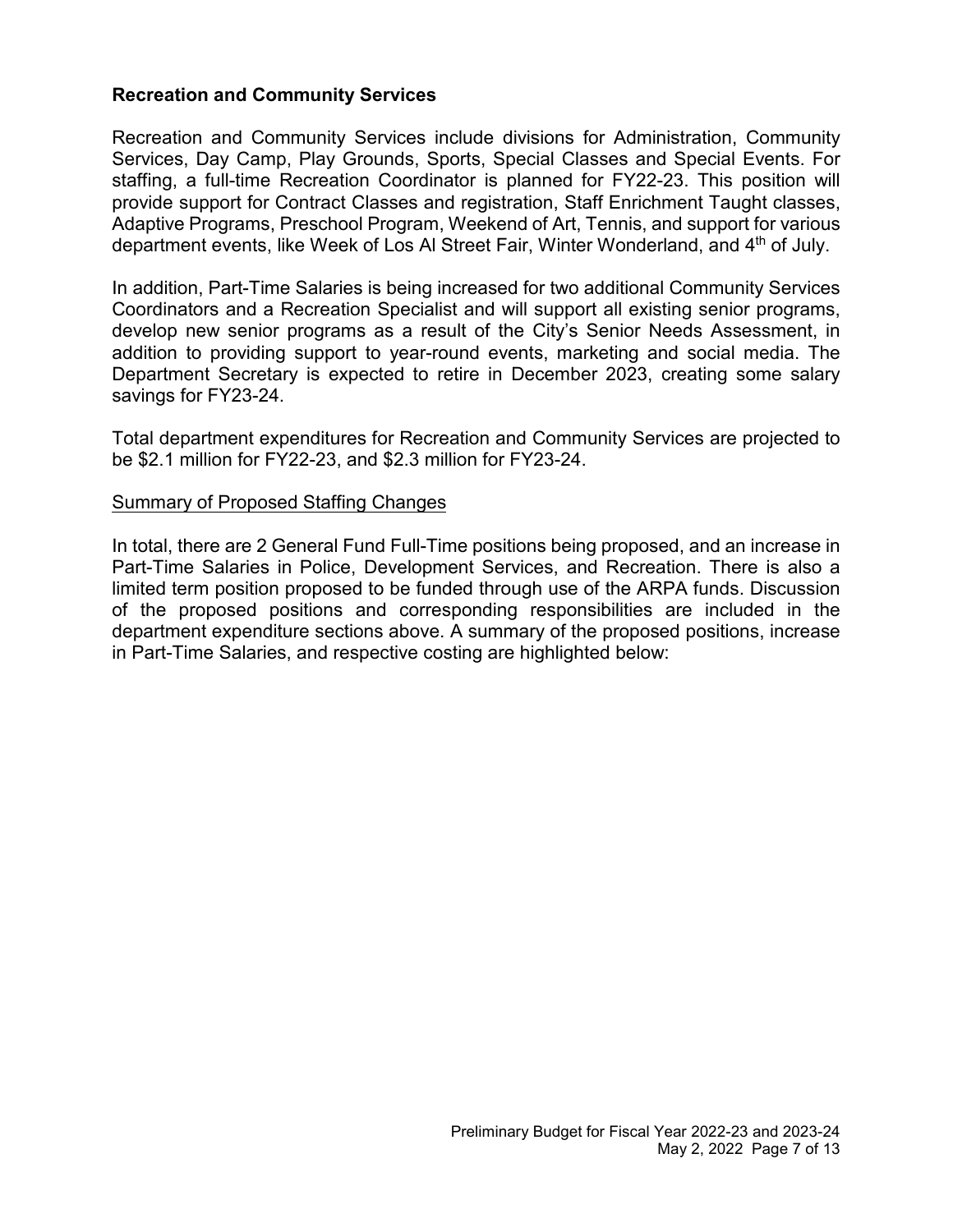# **Summary of Additional Staffing FY2022-23**

|                      |           |                                   |                  |    | <b>Part-Time</b><br><b>Salaries</b> |
|----------------------|-----------|-----------------------------------|------------------|----|-------------------------------------|
|                      |           |                                   | <b>Full-Time</b> |    | <b>Budget</b>                       |
| Change               |           | <b>Position</b>                   | <b>Salaries</b>  |    | <b>Increase</b>                     |
| Police               |           |                                   |                  |    |                                     |
|                      | PT        | Police Aide (2)                   |                  | \$ | 46,870                              |
|                      | FT        | Records Specialist (replaces CLO) | \$               |    |                                     |
|                      |           |                                   |                  |    |                                     |
| Development Services |           |                                   |                  |    |                                     |
|                      | FT        | Economic Development Supv         | <b>ARPA</b>      |    |                                     |
|                      | PT        | Pubic Works Maint Worker (2)      |                  | \$ | 52,998                              |
| 1                    | <b>FT</b> | Code Enforcement Officer          | \$<br>85,218     |    |                                     |
| $\mathbf{1}$         |           |                                   |                  |    |                                     |
| Recreation           |           |                                   |                  |    |                                     |
| 1                    | FT        | <b>Recreation Coordinator</b>     | \$<br>85,237     |    |                                     |
|                      | PT        | Community Services Coord (2)      |                  | \$ | 59,584                              |
|                      | PT        | <b>Recreation Specialist</b>      | \$               | \$ | 25,733                              |
| $\mathbf{1}$         |           |                                   |                  |    |                                     |
| $\overline{2}$       | <b>FT</b> |                                   | \$<br>170,455    | S  | 185,185                             |

# **Non-Departmental**

Non-Departmental includes contractual services not associated with other departments, retiree health insurance costs, credit card processing fees, contributions to North SPA, and capital projects funded by Measure Y and General Fund.

# **Interfund Operating Transfers Out**

Interfund transfers out from the General Fund are to other funds to cover Debt Service payments (Fund 31), capital improvement projects funded by the General Fund (Building Improvement Fund 25), transfer to cover facility improvements (Fund 25), and transfers to cover self-insurance costs (Fund 54).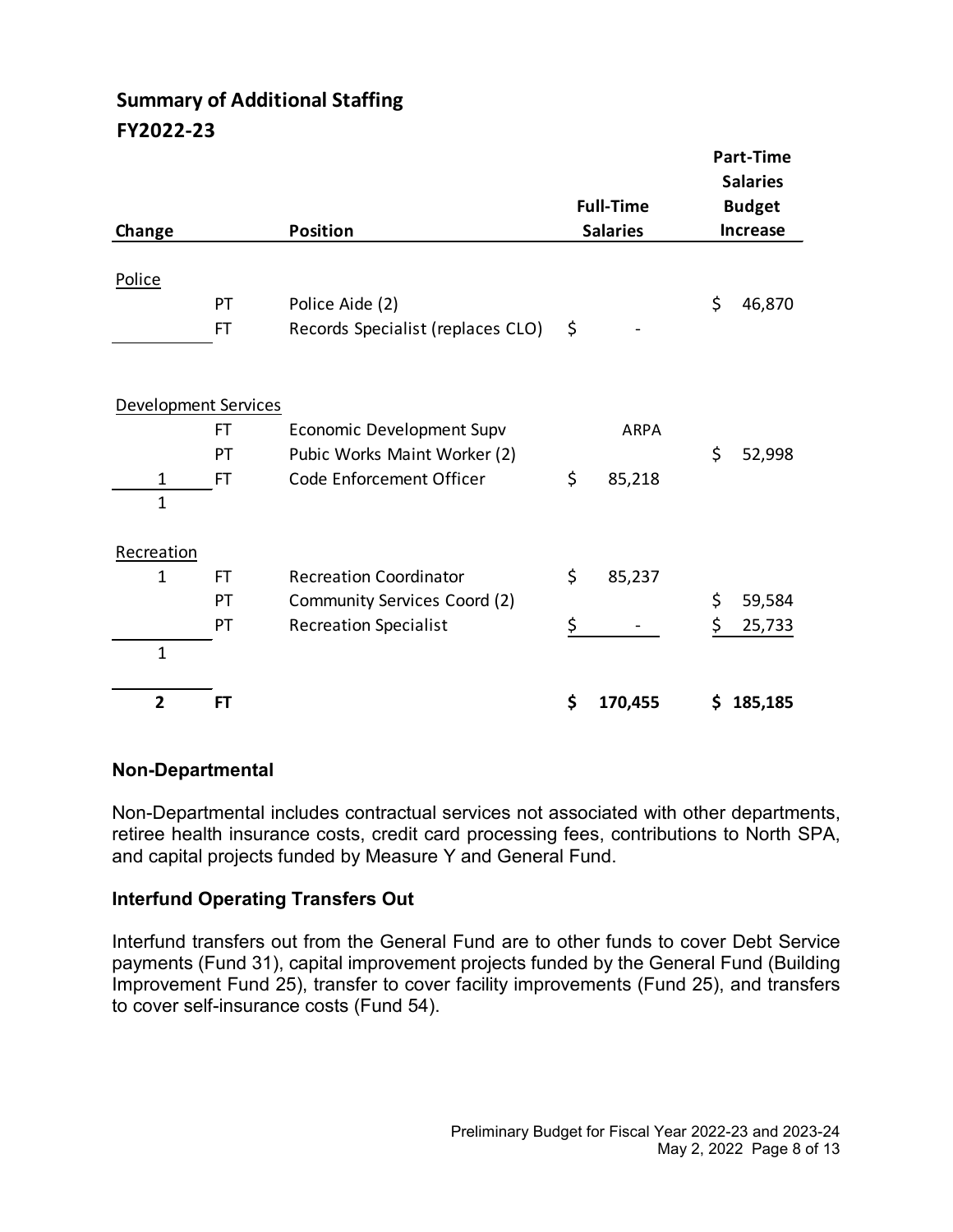# **Internal Service Charges**

There are no changes being proposed to the Internal Service Charges for FY22-23 and FY23-24, as a review was conducted during the prior budget. The Internal Service Charges will be reviewed in connection with the Cost Recovery Study to determine proper levels of cost recovery and allocation methodology.

# **Capital Funding Needs**

The proposed Capital Improvement Plan for FY22-23 is projected to be \$4,222,269, including \$215,000,000 carryover from FY21-22, as shown below: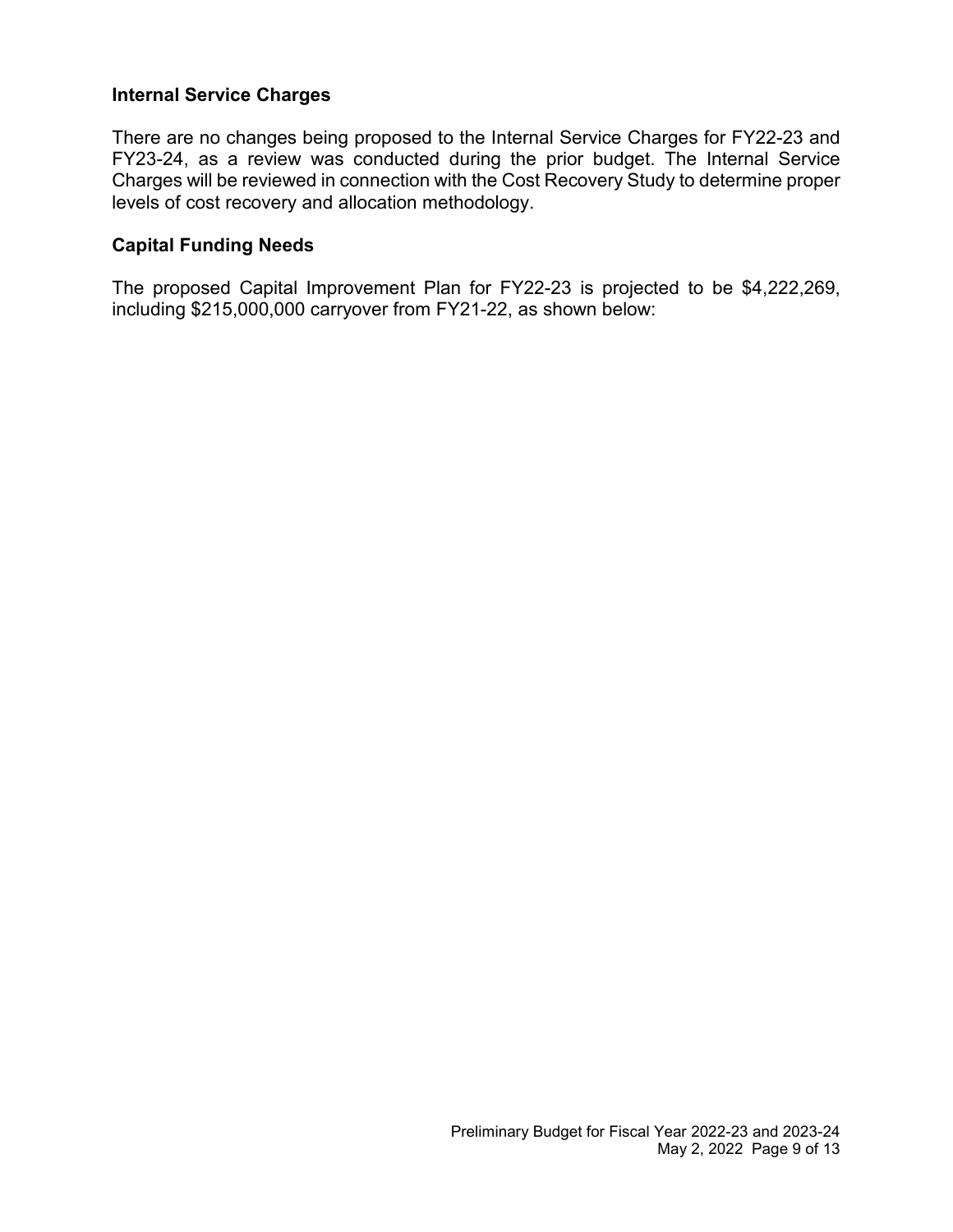| <b>PROJECT TITLE</b>                                 | <b>FUNDING SOURCE</b> | <b>ACCOUNT</b>    | FY2022-23<br><b>PROJECTED</b> |           |
|------------------------------------------------------|-----------------------|-------------------|-------------------------------|-----------|
| <b>STREETS AND DRAINANGE</b>                         |                       |                   |                               |           |
| <b>Regular Yearly Work</b>                           |                       |                   |                               |           |
| ARTERIAL AND RESIDENTIAL TREE TRIMMING               | Measure M             | 26-570-5501.2103  | \$                            | 64,500    |
|                                                      |                       |                   |                               |           |
|                                                      |                       |                   |                               |           |
| <b>Special Funded Projects</b>                       |                       |                   |                               |           |
| CATCH BASIN CPS PROJECT (MATCH)                      | Measure M             | 26-570-5501.2105  | \$                            | 51,523    |
| NEW DUTCH HAVEN STREET IMPROV PROJECT (SB-1)         | Gas Tax               | 20-570-5501.XXXX  | \$                            | 462,500   |
| <b>BLOOMFIELD STREET IMPROV PROJECT</b>              | Gas Tax               | 20-570-5501.XXXX  | \$                            | 300,000   |
| <b>WEBSITE MAINTENANCE</b>                           | <b>AQMD</b>           | 23-570-5501.2101  | \$                            | 6,865     |
| BRIGGMAN STREET WIDENING                             | <b>Traffic Improv</b> | 44-570-5501.1719  | \$                            | 275,000   |
| STERN PARK PROJECT (Y)                               | Measure Y             | 10-570-5501.XXXX  | \$                            | 650,000   |
| LAUREL PARK PROJECT or PHASE TWO STREET IMPROVEMENTS | Measure Y             | 10-570-5501.XXXX  | \$                            | 1,000,000 |
| LAUREL PARK PROJECT                                  | Prop 68 Grant         | 10-570-5501.XXXX  | $\boldsymbol{\zeta}$          | 187,000   |
| CATCH BASIN CPS PROJECT (MATCH)                      | Gen Fund (Match)      | 10-570-5501.1708  | \$                            | 12,881    |
|                                                      |                       |                   |                               |           |
| <b>Facilities</b>                                    |                       |                   |                               |           |
| COMMUNITY CTR DIVIDER PROJECT                        | <b>Bldg Improv</b>    | 25-570-5503.XXXX  | \$                            | 72,000    |
| DEMO PW & LATV BLDG (Carryover)                      | <b>Bldg Improv</b>    | 25-570-5503.XXXX  | \$                            | 75,000    |
| ELECTRIC SVC & WIRING UPGD - PD (Carryover)          | <b>Facilities</b>     | 52-570-5501.2005  | \$                            | 40,000    |
| GENERATOR PROJECT (Carryover \$100,000)              | <b>Facilities</b>     | 52-570-5501. XXXX | \$                            | 650,000   |
|                                                      |                       |                   |                               |           |
| <b>Pavement Management Plan</b>                      |                       |                   |                               |           |
| PAVEMENT MGMT PROJECT                                | Measure M             | 26-570-5501.1008  | \$                            | 25,000    |
|                                                      |                       |                   |                               |           |
| <b>CDBG Funding Projects</b>                         |                       |                   |                               |           |
| STERN PARK PROJECT                                   | <b>CDBG</b>           | 19.570.5501.XXXX  | \$                            | 350,000   |
|                                                      |                       |                   |                               |           |
|                                                      |                       |                   |                               |           |
| Carryover FY21-22                                    |                       |                   | \$                            | 215,000   |
| <b>FY22-23</b>                                       |                       |                   | \$                            | 4,007,269 |
| <b>Total Funded</b>                                  |                       |                   | \$                            | 4,222,269 |

A summary of the CIP funding follows: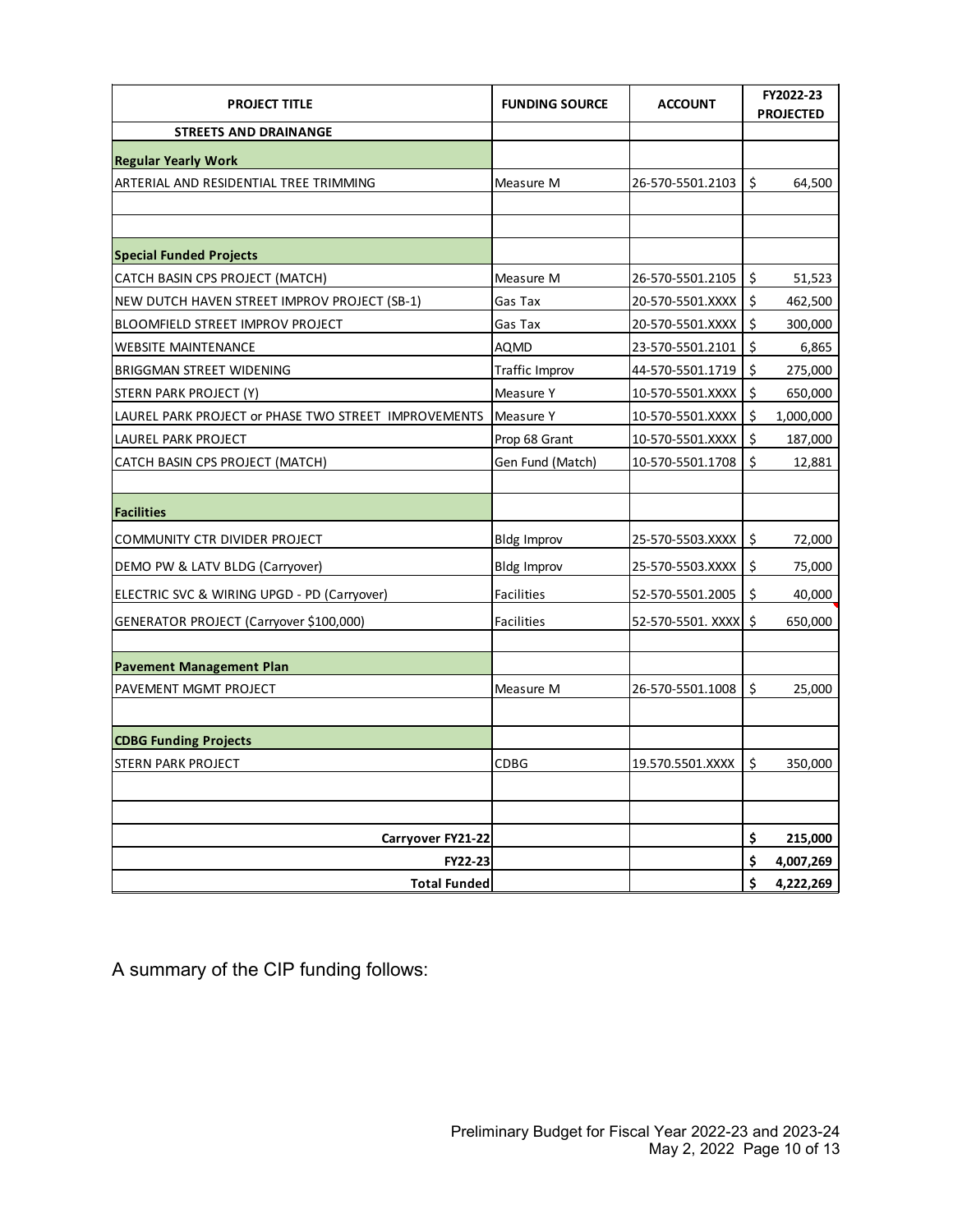| <b>CAPITAL IMPROVEMENT PROJECTS SUMMARY BY FUND - FISCAL YEAR 2022-23</b>       |    |           |
|---------------------------------------------------------------------------------|----|-----------|
| CDBG Fund (19)                                                                  | \$ | 350,000   |
| Gas Tax Fund (20)                                                               | S  | 762,500   |
| AQMD (23)                                                                       | \$ | 6,865     |
| Bldg Improv (25)                                                                | \$ | 72,000    |
| Measure M Fund (26)                                                             | \$ | 141,023   |
| Traffic Imrov (44)                                                              | Ş  | 275,000   |
| <b>Facilities Streets and Parks (52)</b>                                        |    | 550,000   |
| Measure Y (10)                                                                  | \$ | 1,849,881 |
| Carryover (FY21-22)                                                             | S  | 215,000   |
|                                                                                 |    |           |
| Total Capital Improvement Projects - Fiscal Year 2022-23 (Including Carryovers) | Ś  | 4,222,269 |

# **Other Funds**

The City additionally has twelve (12) special revenue funds, one debt service fund, four (4) capital projects funds and five (5) internal service funds for budget purposes. Illustrated below, is a comprehensive review of all other funds. Sufficient funds are available to cover the proposed expenditures/transfers.

|    |                                  |                       |                       |                           |                       |                       | Estimated           |                     |
|----|----------------------------------|-----------------------|-----------------------|---------------------------|-----------------------|-----------------------|---------------------|---------------------|
|    |                                  | <b>Estimated Fund</b> | Estimated             | <b>Estimated</b>          | <b>Estimated Fund</b> | <b>Estimated</b>      | <b>Expenditures</b> | <b>Estimated</b>    |
|    |                                  | <b>Balance June</b>   | <b>Revenues &amp;</b> | <b>Expenditures &amp;</b> | <b>Balance June</b>   | <b>Revenues &amp;</b> | & Transfers         | <b>Fund Balance</b> |
|    |                                  | 30, 2022              | <b>Transfers In</b>   | <b>Transfers Out</b>      | 30, 2023              | <b>Transfers In</b>   | Out                 | June 30, 2024       |
| 10 | General Fund                     |                       |                       |                           |                       |                       |                     |                     |
|    | Unassigned                       | \$<br>12, 132, 108    | Ŝ.<br>21,348,825      | \$<br>20,367,325          | 13,113,608<br>Ś.      | \$22,677,715          | Ŝ.<br>19,332,012    | \$16,459,311        |
|    | OPEB                             | 500,000               |                       |                           | 500,000               |                       |                     | 500,000             |
|    | <b>PERS Reserves</b>             | 3,620,000             |                       |                           | 3,620,000             |                       |                     | 3,620,000           |
|    | <b>TOTAL GENERAL FUND</b>        | 16,252,108            | 21,348,825            | 20,367,325                | 17,233,608            | 22,677,715            | 19,332,012          | 20,579,311          |
|    |                                  |                       |                       |                           |                       |                       |                     |                     |
|    | <b>OTHER FUNDS</b>               |                       |                       |                           |                       |                       |                     |                     |
| 19 | <b>CDBG</b>                      | 93,920                | 350,000               | 350,000                   | 93,920                |                       |                     | 93,920              |
| 20 | <b>Gas Tax</b>                   | (163, 128)            | 606,888               | 882,500                   | (438, 740)            | 606,888               | 120,000             | 48,148              |
| 21 | Public Safety Aug. Fund          | 18,487                | 133,116               | 105,000                   | 46,603                | 138,435               | 120,000             | 65,038              |
| 22 | Supp. Law Enforcement            | 69,919                | 171,200               | 140,000                   | 101,119               | 171,200               | 140,000             | 132,319             |
| 23 | <b>AQMD</b>                      | 61,580                | 15,700                | 6,865                     | 70,415                | 15,700                | 6,865               | 79,250              |
| 24 | Street & Alley Improvement       | 6.790                 | 50                    |                           | 6,840                 | 50                    |                     | 6,890               |
| 25 | <b>Building Improvement</b>      | 18,626                | 150,400               | 147,000                   | 22,026                | 150,400               |                     | 172,426             |
| 26 | Measure M                        | 490,962               | 281,513               | 141,023                   | 631,452               | 229,990               |                     | 861,442             |
| 27 | <b>Asset Seizure</b>             | 21,411                | 400                   |                           | 21,811                | 400                   |                     | 22,211              |
| 28 | Los Alamitos TV                  | 52,084                | 31,900                | 45,820                    | 38,164                | 31,900                | 45,820              | 24,244              |
| 29 | OTS Fund                         | 66,149                | 15,500                | 5,000                     | 76,649                | 15,500                | 5,000               | 87,149              |
| 31 | Debt Service                     | 255                   | 215,600               | 215,494                   | 361                   | 215,600               | 215,494             | 467                 |
| 40 | Park Development                 | 626,522               | 4,400                 |                           | 630,922               | 4,400                 |                     | 635,322             |
| 42 | Capital Outlay                   |                       |                       |                           |                       |                       |                     |                     |
| 44 | Traffic Improvement              | 72,132                | 292,500               | 275,000                   | 89,632                | 17,500                |                     | 107,132             |
| 50 | Vehicle & Equipment ISF          | 264,001               | 316,750               | 554,312                   | 26,439                | 670,000               | 589,312             | 107,127             |
| 51 | Police Capital ISF               | 178,602               | 100,000               |                           | 278,602               | 40,000                |                     | 318,602             |
| 52 | Facilities, Streets, Parks ISF   | 609,304               |                       |                           | 609,304               | 100,000               | 690,000             | 19,304              |
| 53 | Technology Replacement ISF       | 229,280               | 190,000               | 288,466                   | 130,814               | 190,000               | 263,966             | 56,848              |
| 54 | Self Insurance ISF               | 216,047               | 661,000               | 841,233                   | 35,814                | 901,000               | 878,800             | 58,014              |
| 55 | Coronavirus Relief Fund          | 246,043               |                       | 246,043                   |                       |                       |                     |                     |
| 56 | American Rescue Plan Act Funding | 855,116               | 1,363,442             | 700,000                   | 1,518,558             | ÷.                    | 1,518,558           | ÷.                  |
|    |                                  |                       |                       |                           |                       |                       |                     |                     |
|    | <b>ALL FUNDS</b>                 | 20,286,208            | 26,249,184            | 25,311,081                | 21,224,311            | 26,176,678            | 23,925,827          | 23,475,162          |

Preliminary Budget for Fiscal Year 2022-23 and 2023-24 May 2, 2022 Page 11 of 13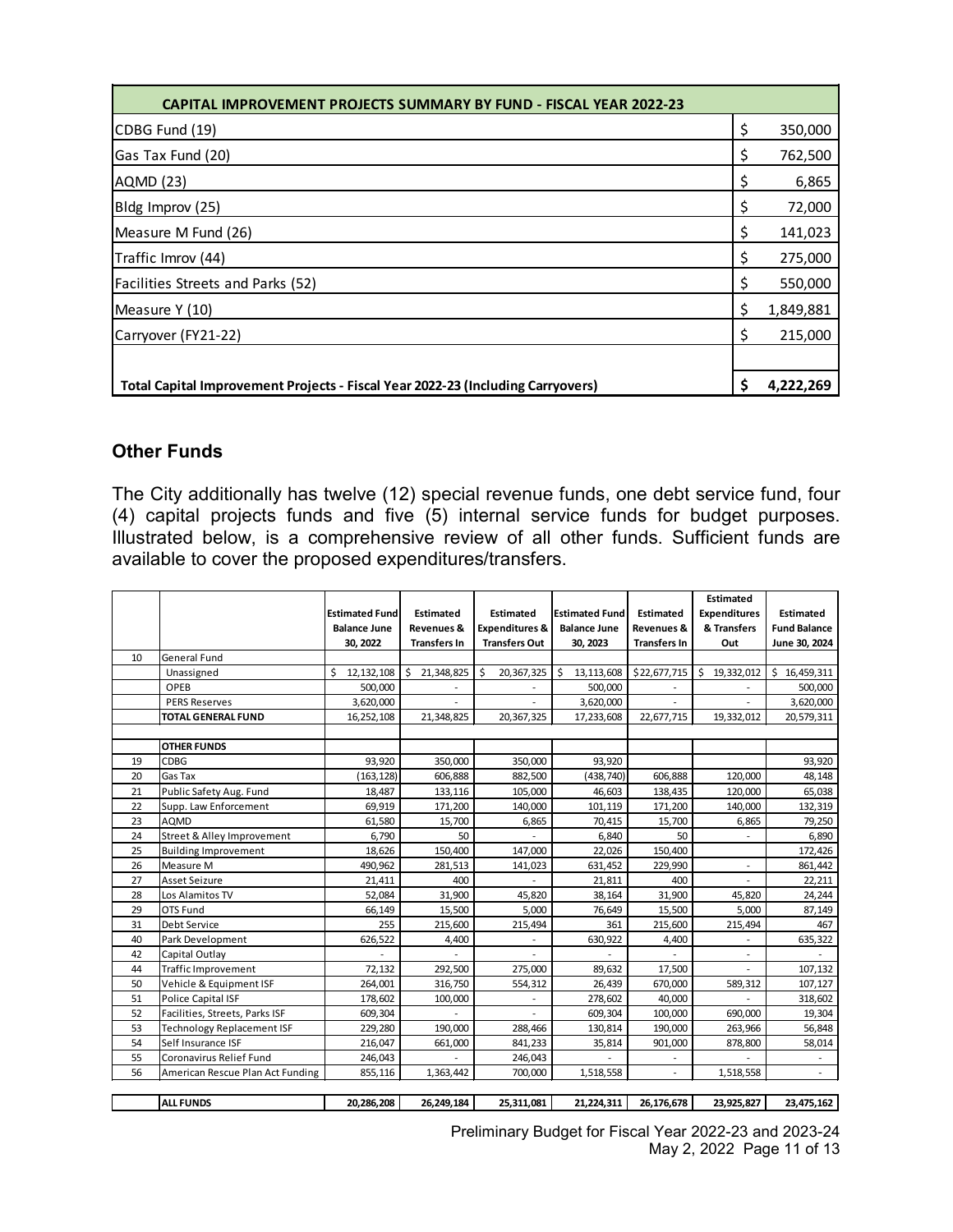# **Updated Long-Term Model**

The long-term model has been updated and reflects capital improvements, but before any other program costs. The updated five-year long-term model is presented below:

#### **Five-Year Forecast**

|                                   | Projection<br><b>FY21-22</b> | <b>Forecast</b><br>Year 1<br><b>FY22-23</b> | <b>Forecast</b><br>Year 2<br><b>FY23-24</b> | <b>Forecast</b><br>Year <sub>3</sub><br><b>FY24-25</b> | <b>Forecast</b><br>Year 4<br>FY25-26 | <b>Forecast</b><br>Year 5<br>2026-27 |
|-----------------------------------|------------------------------|---------------------------------------------|---------------------------------------------|--------------------------------------------------------|--------------------------------------|--------------------------------------|
| <b>Revenues:</b>                  |                              |                                             |                                             |                                                        |                                      |                                      |
| <b>Total Revenues</b>             | 20,023,569                   | 21,348,825                                  | 22,677,715                                  | 21,609,152                                             | 22,072,573                           | 22,549,685                           |
| <b>Expenditures:</b>              |                              |                                             |                                             |                                                        |                                      |                                      |
| <b>Total Expenditures</b>         | 17,412,065                   | 20,367,325                                  | 19,332,012                                  | 19,721,390                                             | 20,066,415                           | 20,416,639                           |
| <b>Projected Budget Surplus</b>   |                              |                                             |                                             |                                                        |                                      |                                      |
| <b>Before Other Program Costs</b> | 2,611,504                    | 981,500                                     | 3,345,703                                   | 1,887,762                                              | 2,006,158                            | 2,133,046                            |
|                                   |                              |                                             |                                             |                                                        |                                      |                                      |

The projected surplus of \$2.6 million for FY21-22, is a result of higher than anticipated revenues primarily from property taxes, sales & use taxes, and Measure Y local sales taxes, and also represents some salary savings from unfilled positions within the Police Department. Surplus positions are projected for the new budget FY22-23 and FY23-24, at \$982k and \$3.4 million, respectfully. The projected surplus for FY23-24, assumes the balance of the transfer from the ARPA Fund to General Fund for previous revenue loss. For forecast years 2 through 5 (FY23-24 to FY26-27), the long-term model includes assumption of CIP expenditures at \$1 million per fiscal year. The projected surpluses are before any other program costs, such as additional reserve set asides, or pension UAL cost reduction.

# **Other Considerations**

Previous discussions with the Budget Standing Committee and Council during 2022 have included review of the pension unfunded accrued liability (UAL) and possible funding options. Some of the additional considerations for the BSC include establishing annual targets for surplus and CIP, additional reserves and set asides, investments, and related policies.

In connection with the UAL, staff has done additional work and has contacted a Public Financial Advisory firm (PFM) to solicit advice regarding funding options for paying down the UAL. Funding of the UAL include many options, including "pay as you go" utilizing reserves (surplus) and cash (Additional Discretionary Payments), "CalPERS Fresh Start Program", pension obligation bonds, tax-exempt exchange, and use of a 115 Trust, or combinations of various options, to reach an earlier paydown of the UAL. There are costs and estimated savings associated with each of the various options.

Staff will return at a later date for follow up discussions regarding these additional items for consideration, including a presentation from PFM in connection with the feasibility of issuing pension obligation bonds (POB) for funding the UAL.